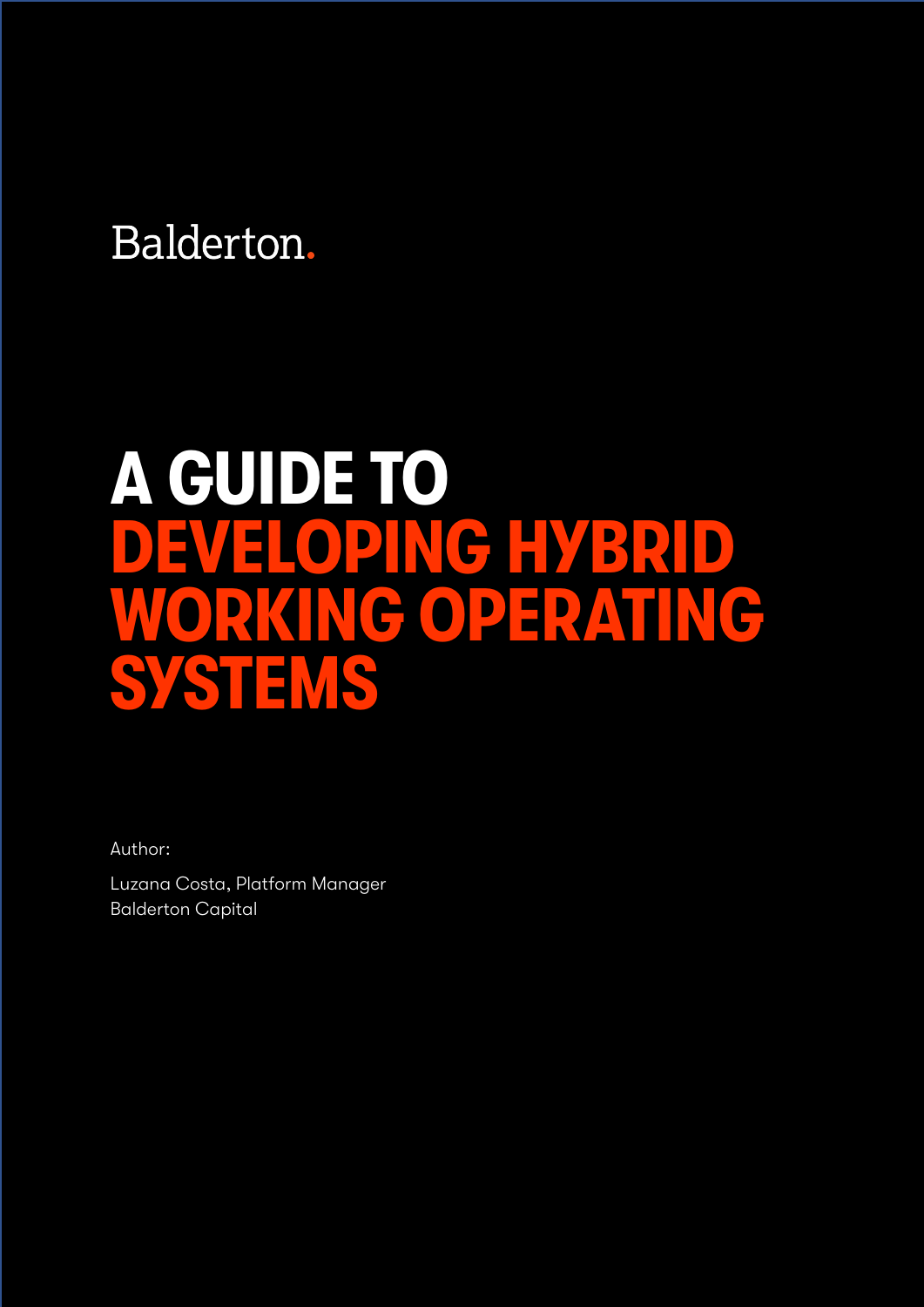### **HOW TO USE THIS GUIDE**

This guide is for anyone who needs to design and execute a hybrid working strategy or build and iterate on their working model. It is an operations reference guide. Sharing knowledge and best practices will be critical as we transition to new ways of working.

Whilst the information here provides a framework to help you develop hybrid working operations within your organisation, it will not function as a silver bullet. Ongoing problem solving, alongside local and cultural adaptation is essential, as well as strong team leadership.

**This is a live document. As new ways of formulating custom hybrid models arise within the Balderton portfolio and beyond, we will continue to share our learnings.**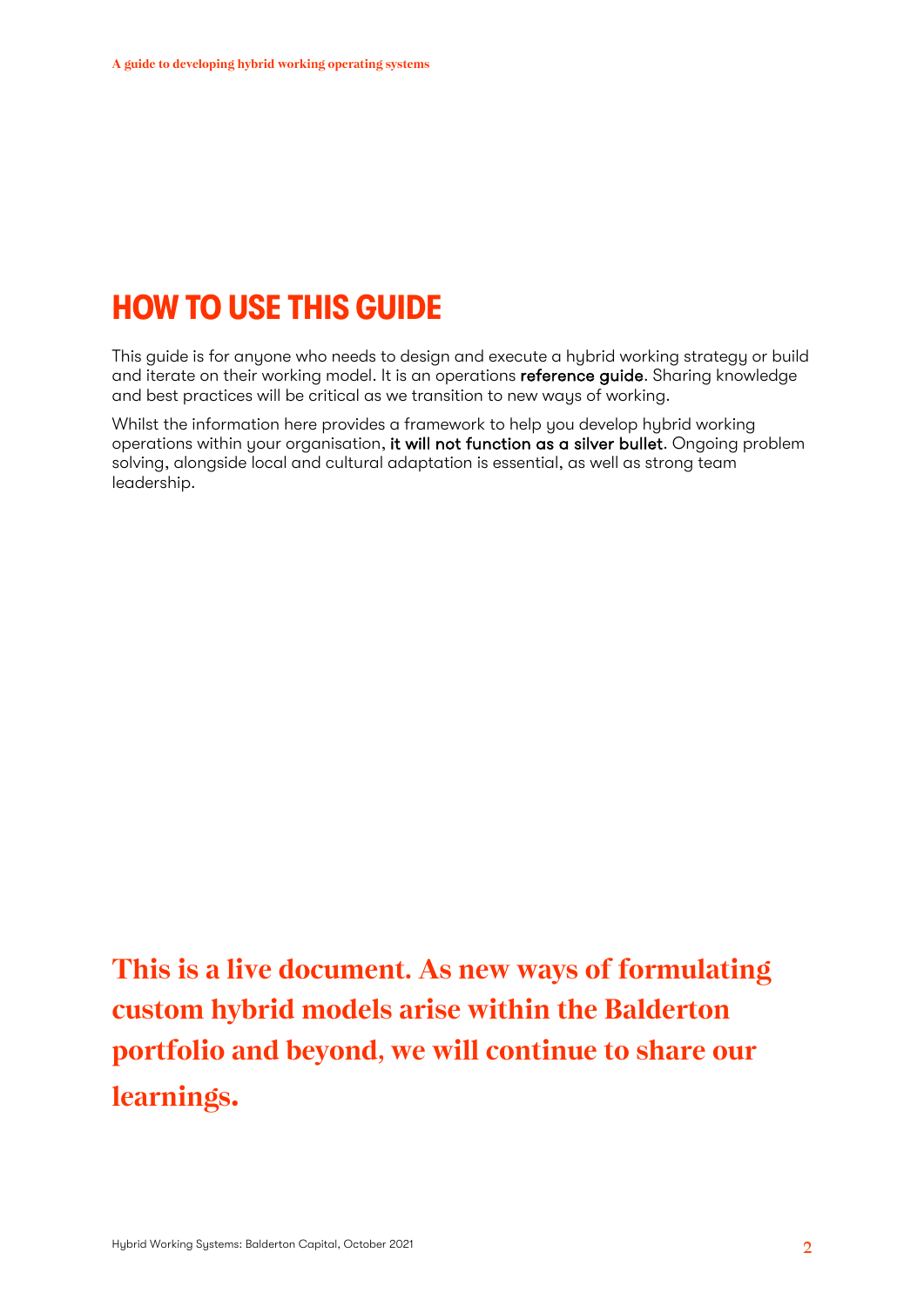#### **HOW TO THINK ABOUT HYBRID WORKING.**

#### **Working from home during a pandemic vs working remotely**

Many of us have spent the past two years dealing with the effects of a global pandemic while managing our working lives from desks, sofas, and dining tables in our homes. As we look to reshape our working world with flexibility and newly acquired habits in mind, it is important to recognise that these were not normal conditions for remote work.

Remote work is about providing flexibility. Companies that adopt this model need to have a culture of remote working to be successful - i.e., employees should be used to virtual meetings, clear written communication, and using tools and messaging systems to collaborate and stay in touch.

Many of the companies that were forced into working from home during the pandemic lacked a digital culture. Employees were also unable to prepare psychologically or create suitable working conditions from home. Conversely, remote companies and employees undergo full preparations including rigorous testing of tech setups before setting up a hybrid working model.

*Note: Flexibility to the extent we are experiencing today is an added evolution of remote working. Traditionally, remote employees worked the same hours as those in the office. Employees today expect to have complete freedom over their working hours, to be able to organise their schedules around their most productive times and competing responsibilities (family, caretaking, etc), while choosing when to go into offices or co-working spaces.*

The challenges and obstacles from the past year should therefore not form the basis of an organisation's thinking when designing a hybrid model for remote working.

#### Instead, focus on designing your hybrid working model around three key factors:

#### 1. Improving productivity

We know that hybrid working can impact collaboration between teams and employees, but exactly how and to what extent remains an active debate. Some argue working side by side allows for rapid transfer of information and collaboration, while others believe employees are equally or more productive when unconstrained by geographic and temporal boundaries. An internal survey within our own portfolio supports the latter point.

#### 2. Attracting and retaining talent

The pandemic has irrevocably changed employees' expectations of how they should be allowed to work. Many organisations have found employees are prepared to quit if not allowed to work remotely, suggesting those not offering flexibility will find themselves at a disadvantage when attracting and retaining talent. Focus on designing an approach that ensures your business succeeds in the increasingly competitive Talent market.

#### 3. Retaining a strong company culture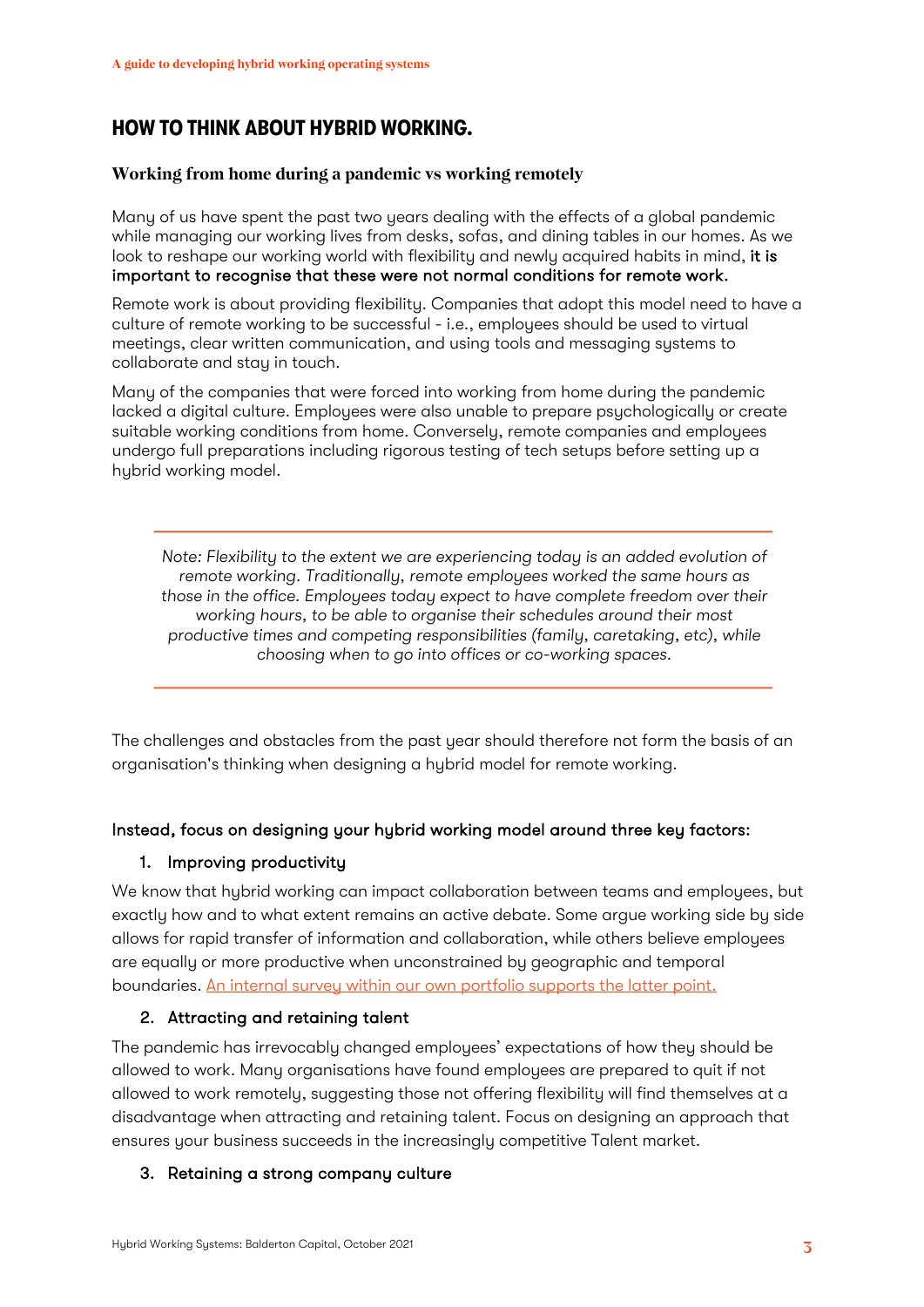Historically, company culture relied heavily on employees experiencing the culture, in person, from the leadership team. There are widely differing opinions on whether company beliefs and behaviours can be communicated via technology, as well as on how best to do so. Making matters more complex, we now face a potential fracture between more employees who experienced the company culture first-hand and newer employees who may have very limited exposure. A normal turnover rate of about 10% per year would mean 10% of every organisation's workforce may have never been in their offices.

#### **Your hybrid work model should enhance the existing company culture, not damage, or dissolve it.**

#### **Distributed equals hybrid**

The central challenge now is how to offer personalisation, flexibility, and choice at scale.

A hybrid work model relies on interdependencies, making it, by far, the most challenging to construct and manage well. The best approach is to design all internal operating systems as if you are a fully distributed team.

This approach avoids creating segregated classes of employees, where there is an inherent advantage to those who can be in the office versus those who cannot.

*Many successful companies operated distributed models long before the recent health crisis. To inform your strategy, take a look at how companies like Zapier and Stripe managed distributed teams from inception.* 

Systems must be re-engineered to allow employees to work happily maintaining their newfound freedoms. This task now falls to the People teams as much as it does to line managers and executives.

#### **What does good look like?**

The better approach is to question, "What should good look like?"

At this stage, no one can predict which hybrid working model will be most successful.

'Good' working models will begin to take shape when both obvious and not so obvious questions begin to have answers that are specific to your organisation.

Pertinent questions such as 'how many days in the office per week is best?', may not even be the right ones to answer first.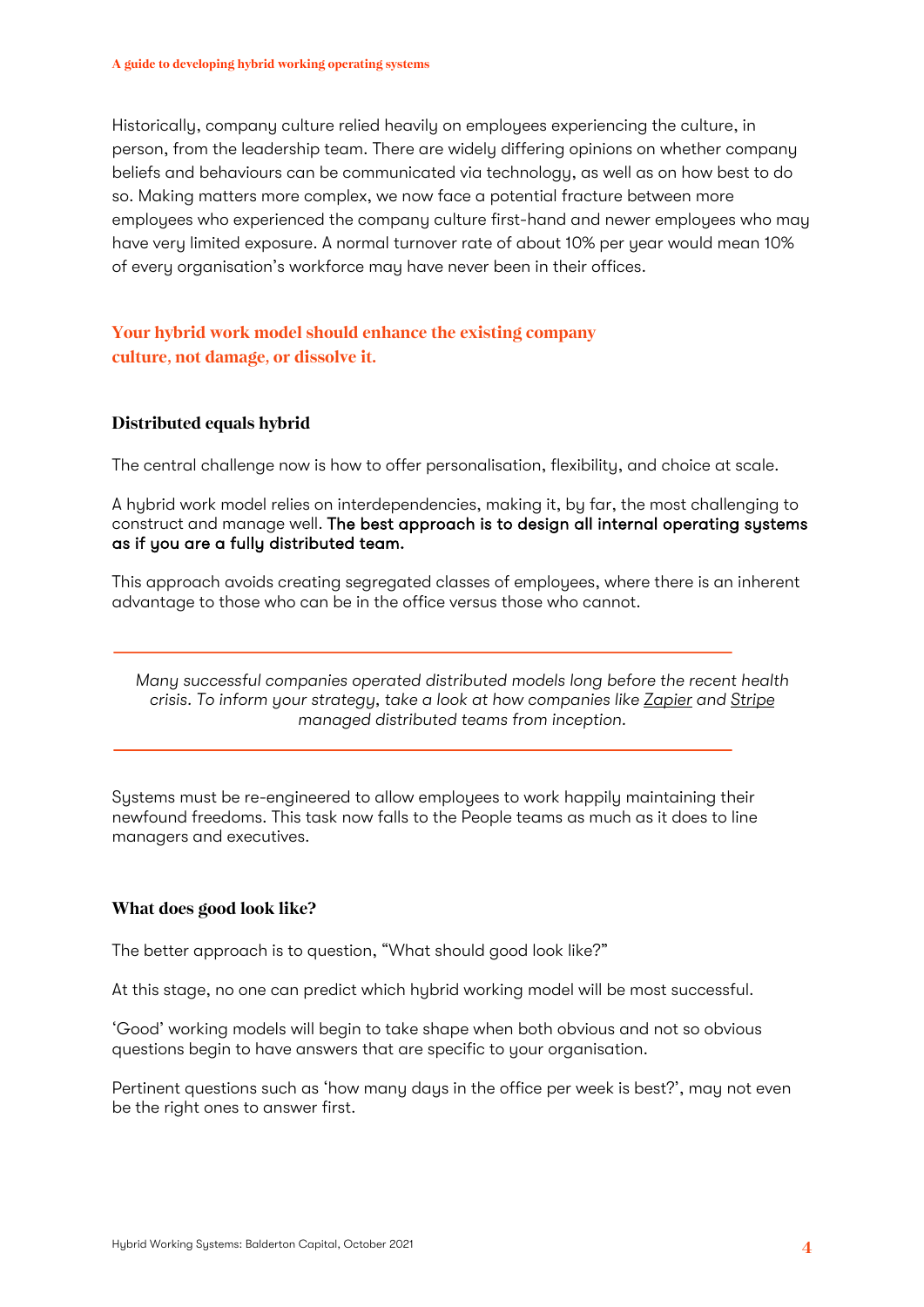#### Important questions to address include:

- What work is better done in person than virtually, and vice versa?
- How much travel is necessary?
- How can influence and experience be balanced between those who work on-site and those who work remotely?
- How can you avoid a two-tier system in which people working in the office are valued and rewarded more than those working more from home?
- Should teams be co-located in one space while tackling a project, and if so, how often?
- Can leadership communication to remote workers be as effective as it is to workers in the office?

It is essential to stay agile and measure feedback. Policies, practices, working norms and collaboration technologies will need to evolve as teams test and learn.

**Finetuning the hybrid operating model will take years and is a separate effort from the near-term return to the office.**

#### **SETTING A STRATEGY.**

As People teams now have the grand task of developing hybrid work models, it is critical there is a strong relationship between them and company leadership. When setting a strategy, decision-makers should agree on and use the three initial common factors previously discussed:

- 1. Productivity
- 2. Talent
- 3. Culture

Each factor needs to be evaluated and the three need to be considered together.

#### **Understand the landscape of your firm**

#### 1. Collect data

Hybrid models work best when customised for each company. It is critical to solicit feedback and find ways to measure the pulse of each team. Define and segment your company's stakeholders - line managers, employees, the leadership team, etc. and use surveys to ask each stakeholder their top priorities and objectives when it comes to setting a hybrid operations policy.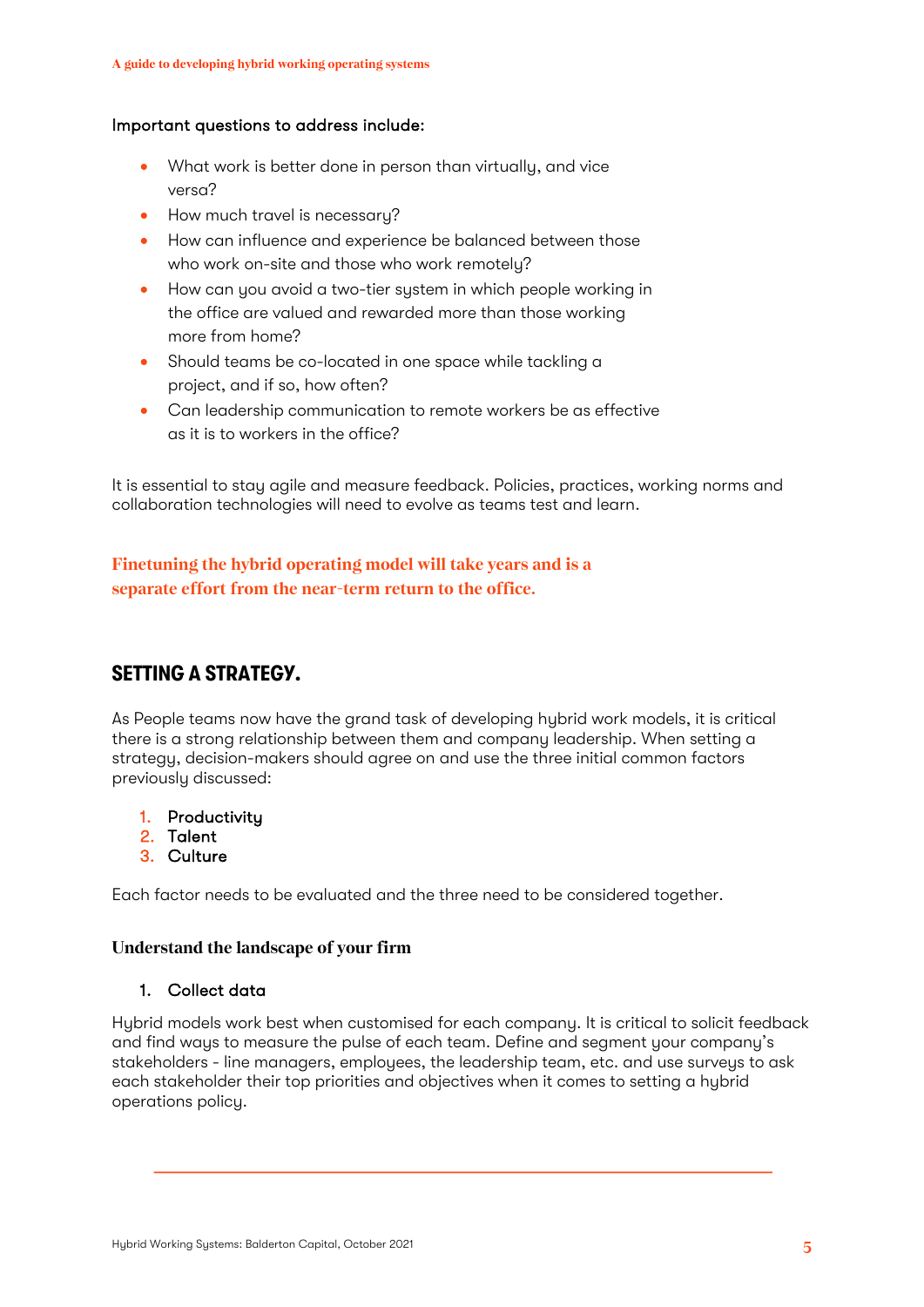*Note: Research on decision-making shows that gathering opinions independently and anonymously provides the most accurate and comprehensive understanding results. Gather individual responses onto a master list that addresses all priorities and objectives. If there is a lack of participation from an important portion of your company, the data isn't valuable and might be misleading.*

#### 2. Visualise

Visualisation is the key to understanding the 'lay of the land'. Stakeholders should rate the importance of each criterion on a master list.

Alternatively, use polling software to have decision makers rate the elements under review, and let the software show the distribution ratings for each. If it's not possible to assess all decision makers within the same poll, it can be done via a second survey.

- Make sense of the data collectively, with a focus on tensions
- Based on the data generated, discuss as a leadership team what the data tells you about collective priorities

The next challenge is negotiating trade-offs. A resolution may naturally result from a discussion about the data, but teams should also remember that certain complexities may not be picked up, and that the process may be subject to bias.

Make sure the People team has a true voice in this discussion and make use of the many decision support tools available.

#### **The objective at this stage is not to agree on the right hybrid solution, but on what the data reveals is most important to your company.**

#### **Revisiting Assumptions**

Today's working environment is incredibly complex and continually changing. It is therefore unrealistic to think that any company will get the hybrid model right the first time, or that any given approach can be used indefinitely.

The best way to ensure fit in volatile environments is to use a process that includes a planned revaluation and reassessment.

Since your firm will have gone through this process once, when revising your hybrid model you only need to look at areas where either priorities or options have changed. If nothing's changed, maintain the set policies until the next planned re-evaluation, ensuring some stability within your firm.

The length of time between re-evaluations depends on the volatility of the environment affecting your company's productivity, culture, and talent pool. If these are changing rapidly, make sure you re-evaluate policies more frequently.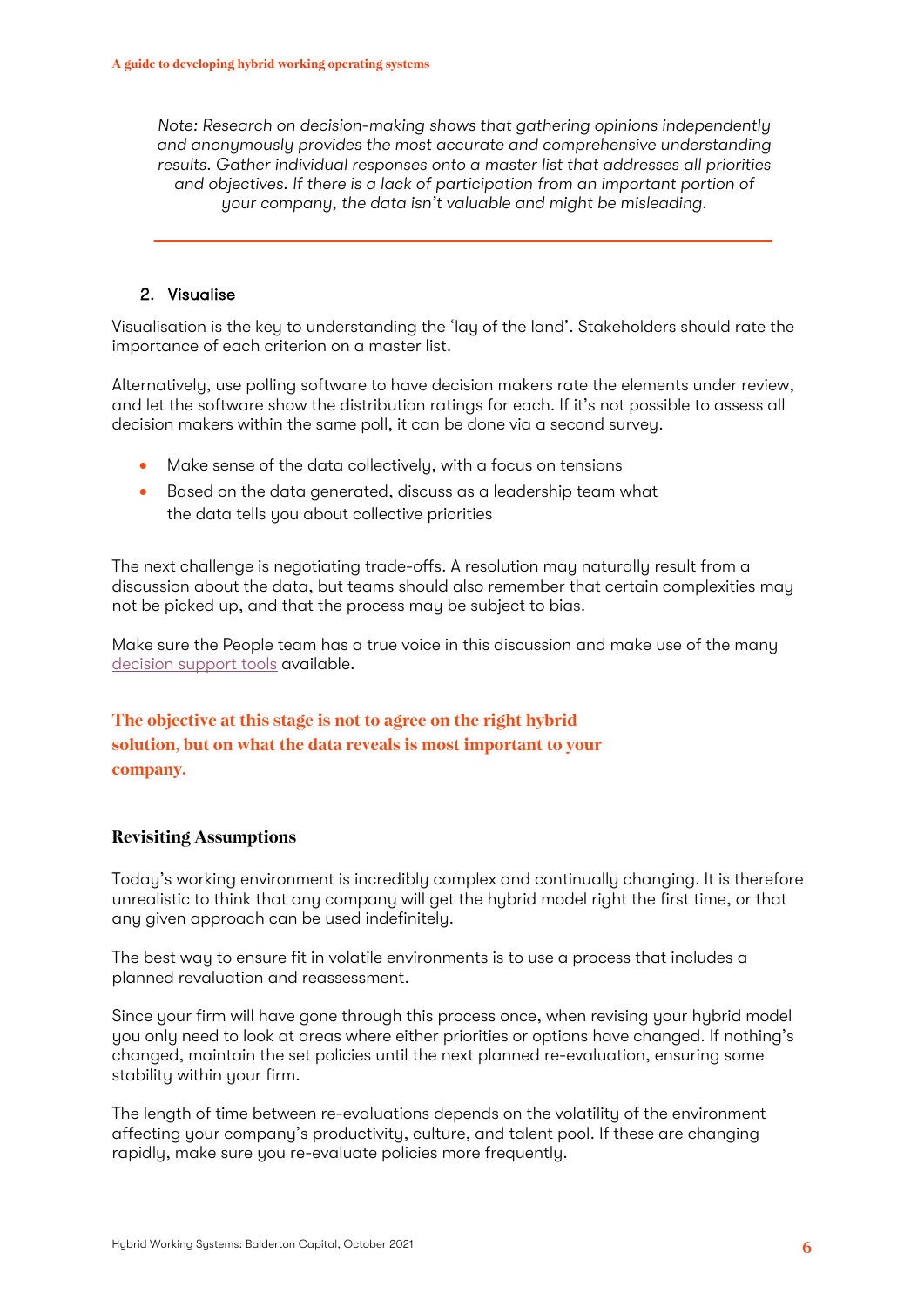Building an 'expiration date' into your approach ensures that there will be fewer surprises from a policy that is long past viability.

#### **EXECUTING.**

How do you reinforce company culture in new and better ways? More importantly, how do you ensure the culture permeates to both employees in the office and those working remotely? The data gathered to inform your strategy should also drive your execution.

#### **1. Executing on productivity**

#### Asynchronous Communications

As companies meet and collaborate in the real world, institutional knowledge will be built inside your team that will not magically flow to the rest of the company. Knowledge needs to be regularly documented, and key conversations shared with others, asynchronously.

This will be extra work for everyone involved. Make sure to enact norms and create habits that ensure an even playing field, to avoid risking some members of your team feeling disconnected.

Tip: some companies have brought in Integration Managers to aid with this.

#### Training and Development

Hybrid working brings new demands on your team, creating challenges they are unlikely to have faced before. As an employer, you should put in place learning and development to help ensure the productivity of your workforce. Areas to pay particular attention to are performance management, team building and developing effective communication.

#### Tools and equipment

Employees should be able to seamlessly work between locations. Those who are working from home need to have the correct equipment to be productive. You must also consider how your firm's office space is structured. Many companies have opted for converting static 'set spaces' into hot desks and creating an online booking system for office access.

Companies should also offer support and training to their employees to help them work easily from both the home and office, this includes:

- Providing a list of recommended tools and software including training on how to use the tools effectively, if not already available (see examples below)
- Putting appropriate IT security measures in place to help keep data secure
- Conducting a review of the equipment available in the office and at employees' homes to assess whether hybrid work is supported
- Revising or augmenting current benefits or perks to support hybrid work, such as home fitness equipment, co-working spaces, or even Netflix stipends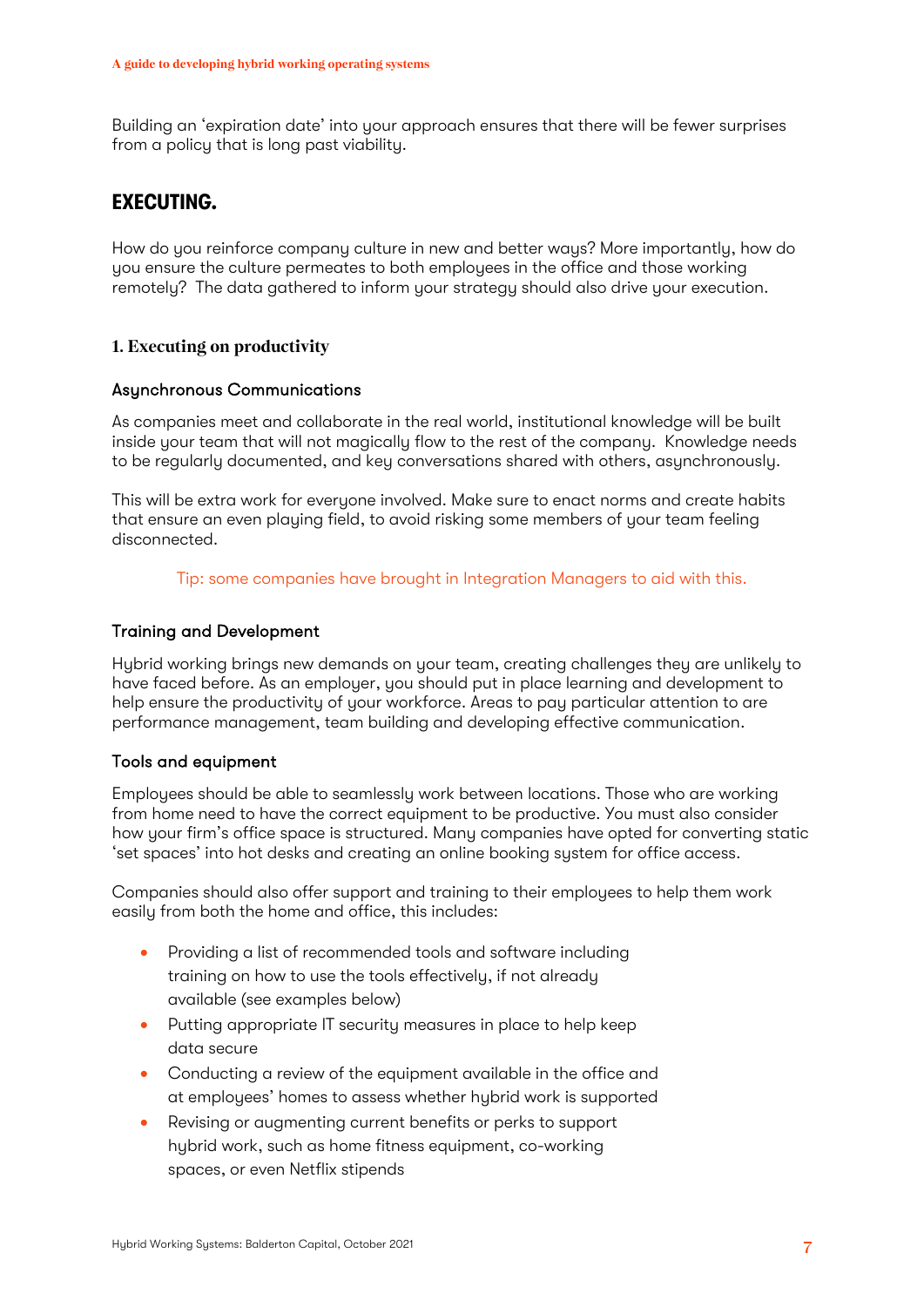#### **2. Executing on People and Talent**

The access and attractiveness of the hybrid model your company puts forward to your current and future workforce, is fundamental for retaining and attracting Talent. Prospective Talent is now deeply evaluating company's policies when it comes to hybrid working.

**One major aspect to keep in mind when executing new hybrid policies for current employees is the legality of the execution.**

#### Legal implications to keep in mind:

- The change to a hybrid working model will amount to a formal change of the terms and conditions of employment at your company. To adapt to this, new employment contracts should state their contractual location, with those working from home, having their home address as their workplace. Make it clear to employees that they should discuss their move with their landlord, mortgage provider, and house insurer, as this may affect some of the policies and the structure of their personal agreements
- There are also tax benefits for those working from home that your employees may benefit from. As workers move or new remote workers are onboarded, there will also be new tax compliance issues to track in terms of benefits, withholdings, and tax slips. Partnering with a payroll provider experienced in international payments is a way to mitigate some of these legal issues

#### **3. Executing on culture**

One of the greatest risks with hybrid work is the potential for new employees to have different and incompatible understandings of the company culture.

Ensuring inclusiveness might mean changing habits around how and where information is communicated. For example, asynchronous, video-based updates might work better for hybrid productivity than in-person, all-hands meetings.

Organisations require a mix of practices that enable efficient, inclusive engagement while at the same time preserving the aspects of synchronous and in-person activities that strengthen team culture.

**If left unchecked, a culture of overworking can also slide into the hybrid workplace model.**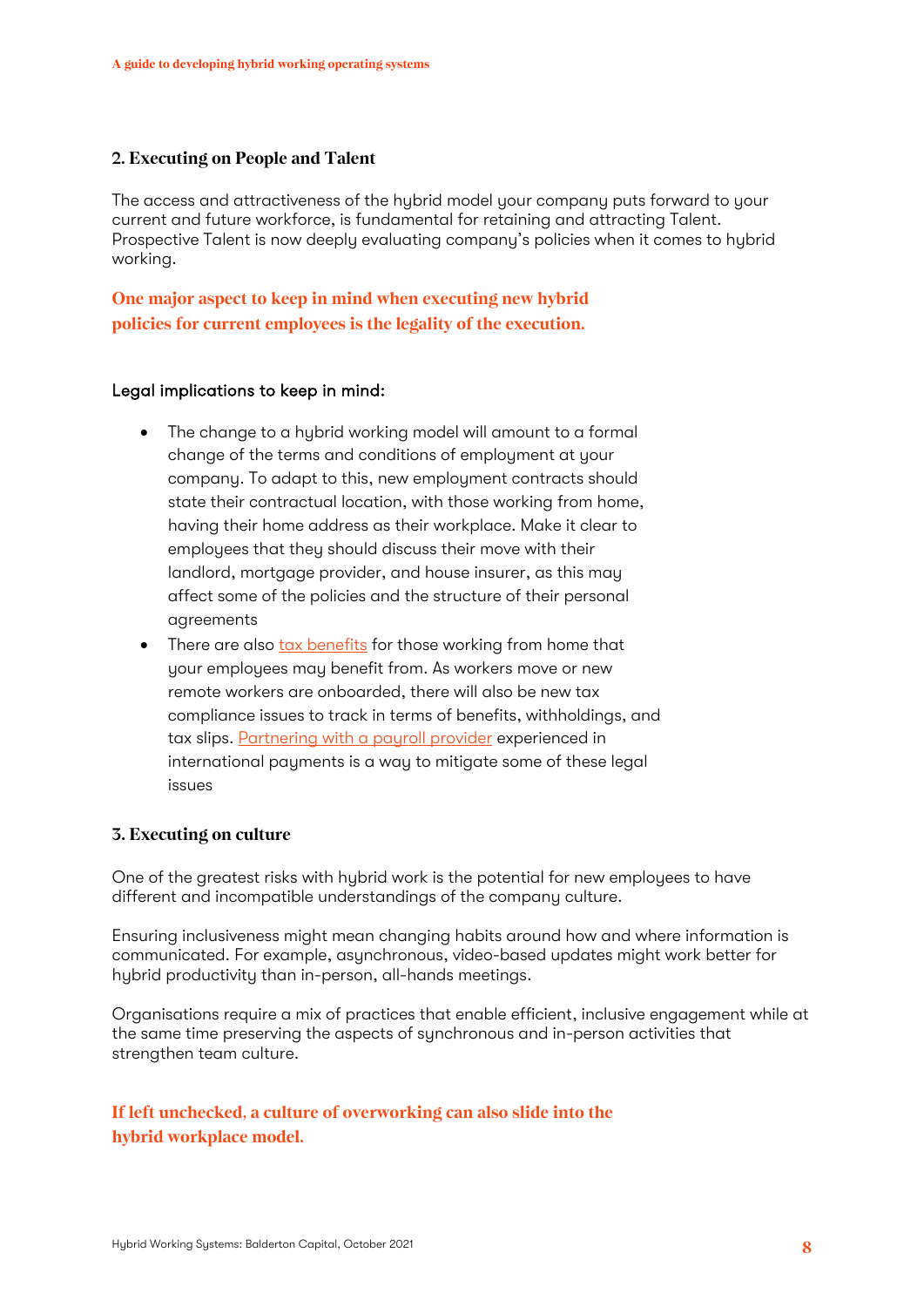Your remote staff might overwork themselves by working longer hours, taking shorter or no breaks, and making themselves available outside traditional work hours.

Therefore, it's up to managers to curate a company culture that focuses more on the output of the work being done, and not simply the hours being logged in to the system.

It will take early experimentation to generate a holistic companywide culture that promotes new ways of remote-first cultures while preserving the value of in-office and side-by-side working norms.

Tolerance for failures along the way should be essential to finding a path forward.

Leaders must recognise that thriving in the new era of work depends on being open to new formulas for building and maintaining a strong culture.